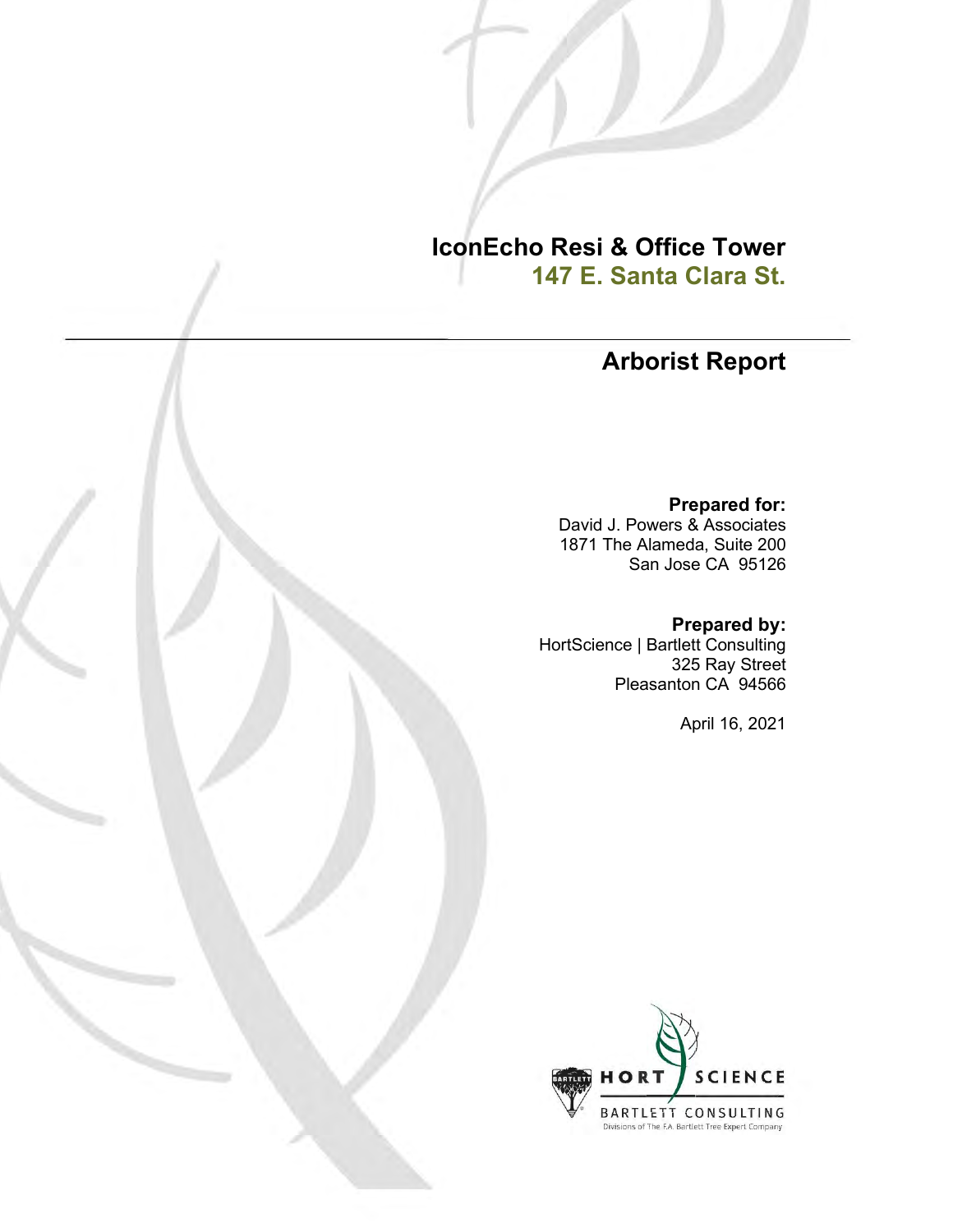# **Arborist Report**

IconEcho Resi & Office Tower 147 E. Santa Clara St. San Jose CA

## **Table of Contents**

|                                                      | Page |
|------------------------------------------------------|------|
| Introduction and Overview                            | 1    |
| Assessment Methods                                   | 1    |
| Description of Trees                                 | 2    |
| <b>Suitability for Preservation</b>                  | 6    |
| Evaluation of Impacts and Recommendations for Action | 7    |
| <b>Tree Mitigation</b>                               | 8    |
| Summary                                              | 9    |

## **List of Tables**

| Table 1. Species present and tree condition. |   |
|----------------------------------------------|---|
| Table 2. Suitability for preservation.       | Ⴌ |
| Table 3. Tree mitigation.                    | я |

## **Attachments**

*Tree Assessment Form*

*Tree Assessment Plan*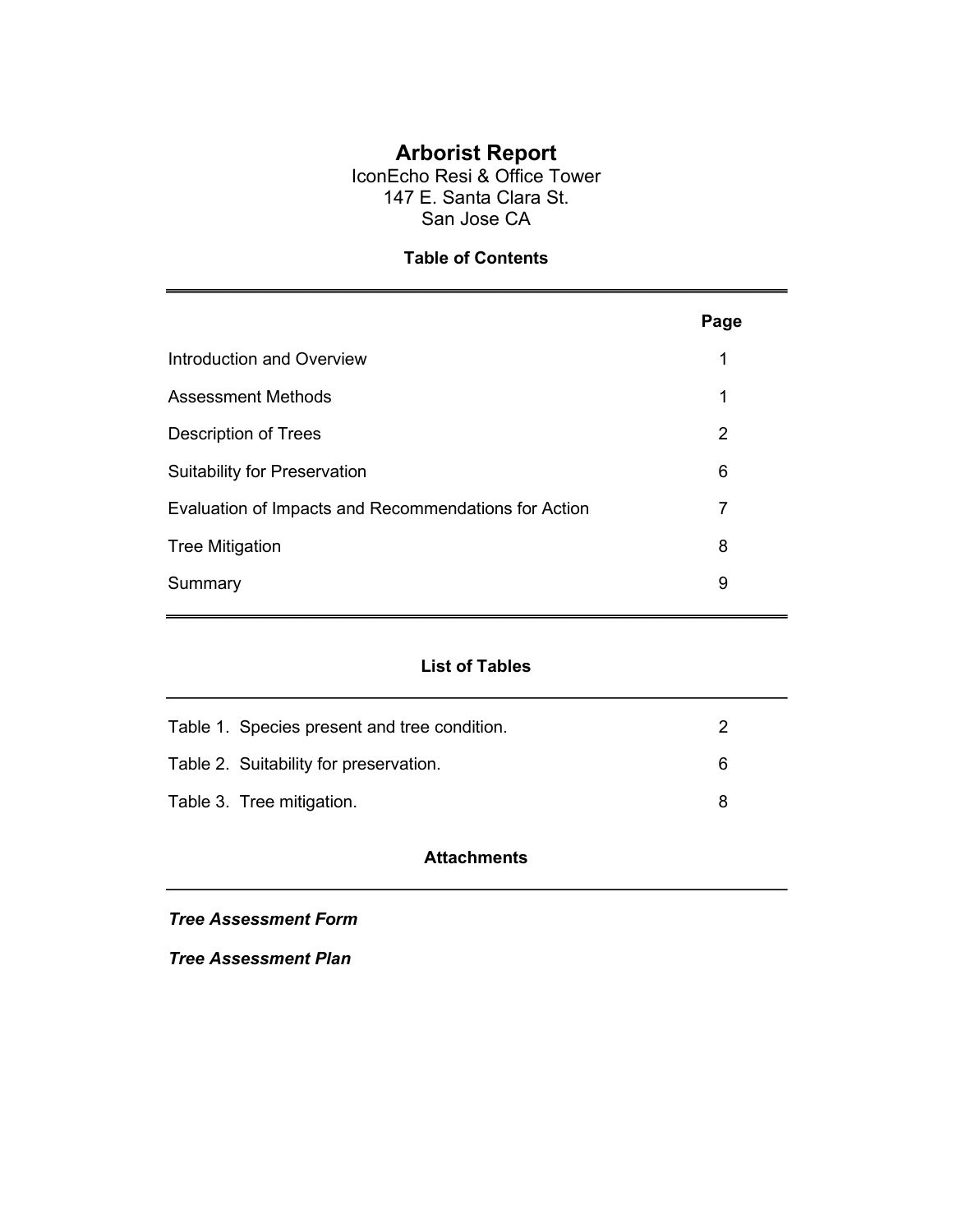# **Arborist Report**

IconEcho Resi & Office Tower 147 E. Santa Clara St. San Jose CA

#### *Introduction and Overview*

David J. Powers & Associates is preparing environmental documents related to the redevelopment of several parcels near 147 E. Santa Clara St. and construction of the IconEcho Resi & Office Tower in San Jose, CA. Current site use consists of buildings, parking, and associated landscape features. David J. Powers & Associates requested that HortScience | Bartlett Consulting, divisions of The F.A. Bartlett Tree Expert Company, prepare an **Arborist Report** for the site. This assessment provides the following information:

- 1. An assessment of trees currently growing at the two sites.
- 2. Estimated tree mitigation requirements.
- 3. Evaluation of project plans and recommendations for action.

#### *Assessment Methods*

Trees were assessed in December 2020. Trees were evaluated through a visual assessment from the ground and consisted of the following steps:

- 1. Tagging each tree with an identifying number and recording its location on a map.
- 2. Identifying the tree as to species.
- 3. Measuring the trunk diameter at 54" above grade.
- 4. Determining if the tree requires a permit for removal in the City of San Jose (ordinance size tree).
- 5. Evaluating the health and structural condition using a scale of  $0 5$  where  $0 = 5$ dead,  $1 =$  poor and  $5 =$  excellent.
- 6. Noting any significant structural characteristics including decay, poor crown form, dieback, and a history of failure.
- 7. Rating the suitability for preservation as "high", "moderate" or "low". Suitability for preservation considers the health, age and structural condition of the tree, and its potential to remain an asset to the site for years to come.
- 8. Recording the tree's location on a map.

Each tree is described in the attached *Tree Assessment Form* and its approximate location plotted in the *Tree Assessment Plan* located in the **Attachments**.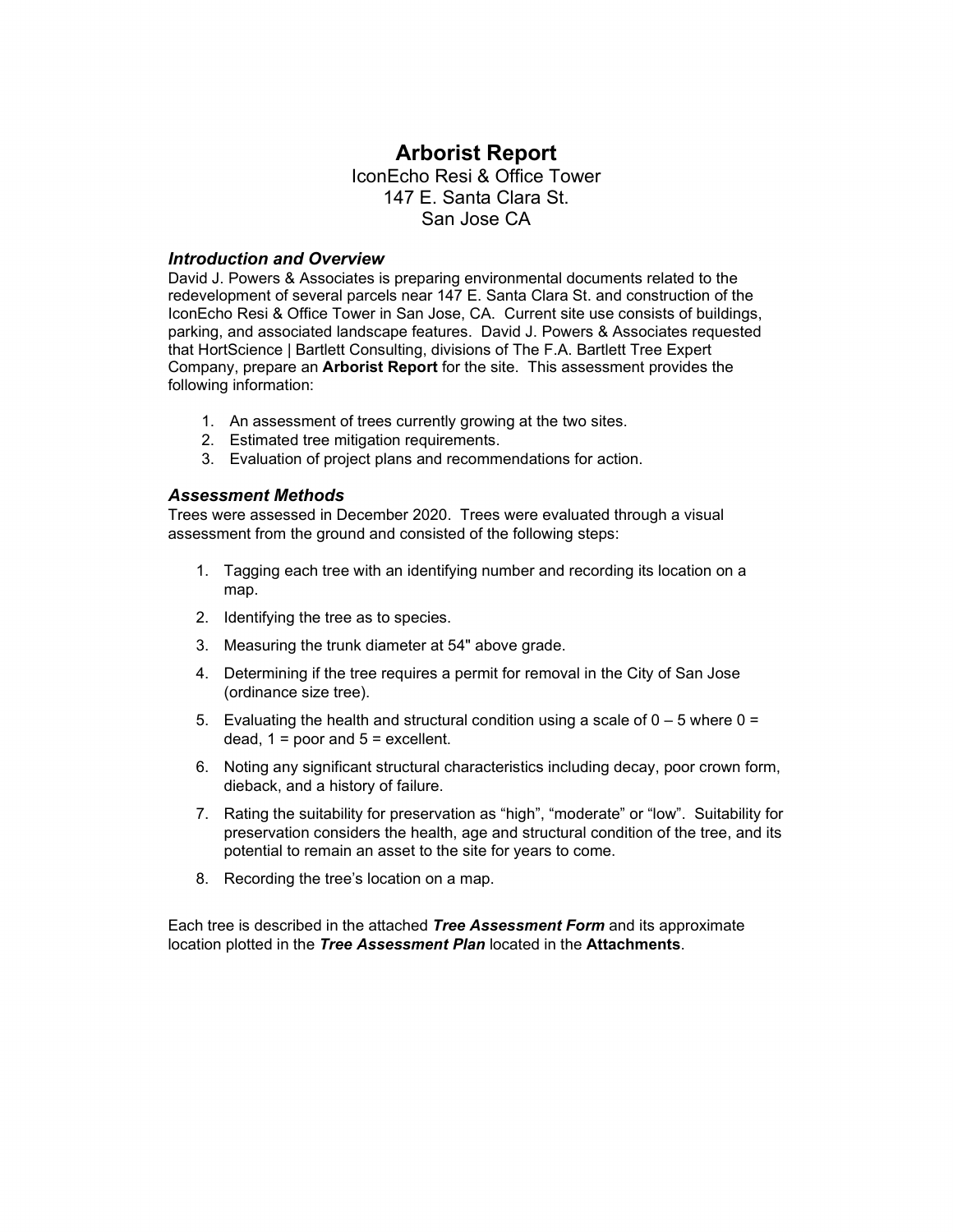### *Description of Trees*

Forty-two (42) trees were evaluated, representing 13 species (Table 1). All trees had been planted as part of landscape treatment. Species present were typical of landscape and orchard plants used in the San Jose area. Western sycamore is native to the San Jose area but trees were not indigenous to the site.

### **Table 1. Species present and tree condition. IconEcho Resi & Office Tower. 147 E. Santa Clara St. San Jose CA.**

| Common name               | <b>Scientific name</b>        | <b>Condition</b>                |     |     |           | No. of Trees |    |
|---------------------------|-------------------------------|---------------------------------|-----|-----|-----------|--------------|----|
|                           |                               | Good<br>Fair<br>Excell.<br>Poor |     |     | Ordinance | Total        |    |
|                           |                               | (1,2)                           | (3) | (4) | (5)       |              |    |
|                           |                               |                                 |     |     |           |              |    |
| Italian cypress           | <b>Cupressus sempervirens</b> |                                 | 7   | 3   |           |              | 10 |
| White ironbark            | Eucalyptus leucoxylon         |                                 |     |     |           |              |    |
| Australian willow         | Geijera parviflora            |                                 |     |     |           |              |    |
| Silk oak                  | Grevillia robusta             |                                 |     |     |           |              |    |
| Crape myrtle              | Lagerstroemia cv.             |                                 |     |     | 4         |              |    |
| Glossy privet             | Ligustrum lucidum             |                                 |     |     |           |              |    |
| Sweetgum                  | Liquidambar styraciflua       |                                 |     |     |           |              |    |
| Mulberry                  | Morus alba                    |                                 | 3   |     |           |              | 3  |
| Western sycamore          | Platanus racemosa             |                                 |     |     |           | 2            | 2  |
| London plane              | Platanus x hispanica          |                                 | 5   | 2   | 2         | 6            | 9  |
| Plum                      | <i>Prunus</i> cv.             |                                 |     |     |           |              |    |
| Almond                    | Prunus dulcis                 |                                 | 2   |     |           |              | 2  |
| Chinese elm               | Ulmus parvifolia              |                                 | 2   | 3   |           | 5            | 5  |
|                           |                               |                                 |     |     |           |              |    |
|                           |                               |                                 |     |     |           |              |    |
| Total, all trees assessed |                               |                                 | 22  | 10  | 8         | 16           | 42 |

Italian cypresses #260 – 269 were located on the west side of the site in the gasoline station (Photo 1). Trees were installed in a narrow planting at or near the property line. Cypresses #260 – 262 were taller than the others with typical form and structure. Canopies of these three trees were one-sided to the east. Their condition was good.



**Photo 1**. Looking west at Italian cypresses #260 – 269 (left to right).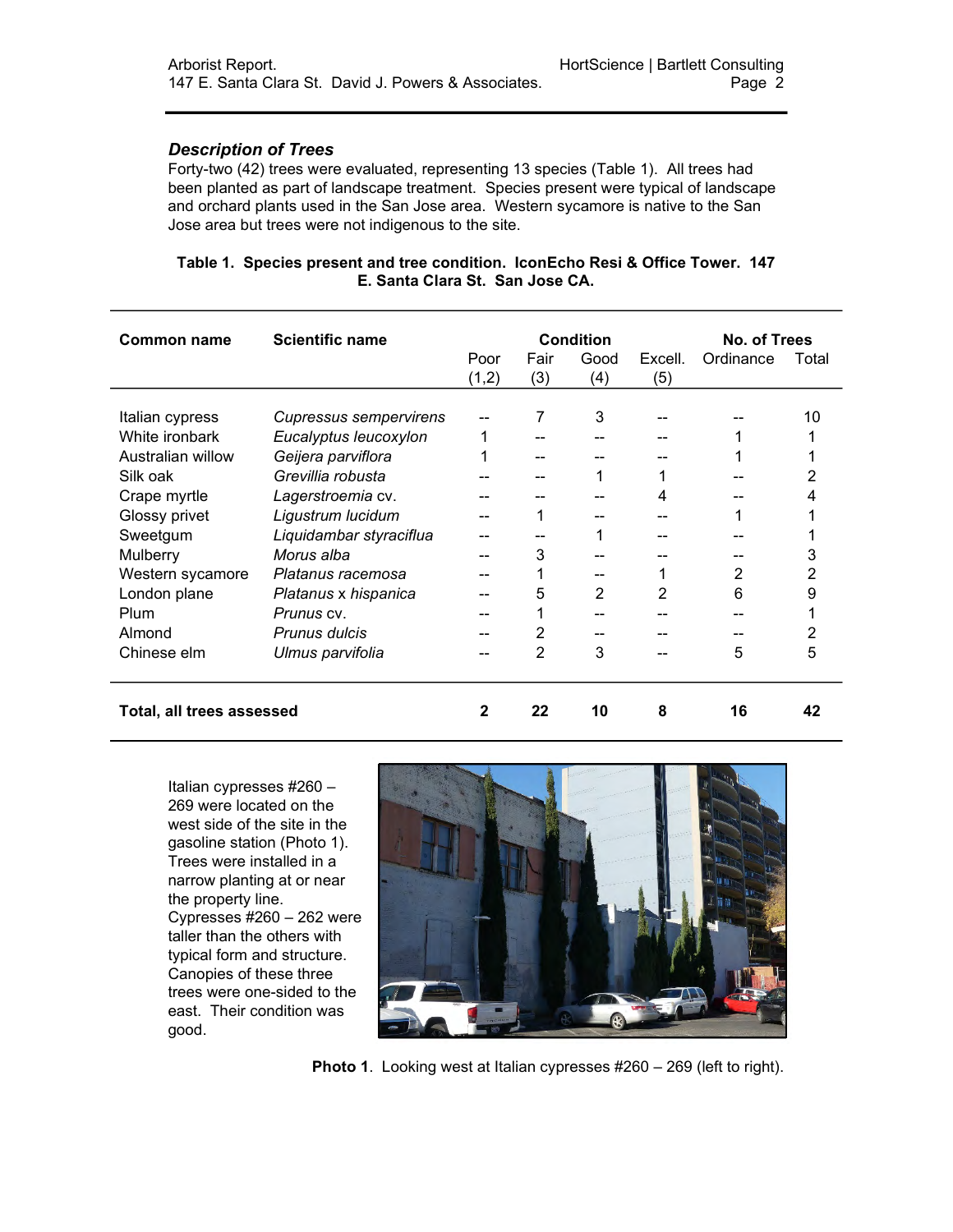Trees #263 – 269 had been topped near ground level and allowed to resprout. Canopy density was normal. Condition of trees #263 – 269 was fair due to the topping.

Nine London planes were street trees along 4<sup>th</sup> and E. Santa Clara Streets (Photo 2). Trees were semi-mature and mature in development with trunk diameters between 10 and 22 in. All were located in cutouts in the sidewalk. Tree condition was variable, ranging from fair (#253, 254, 255, 258, 259) to good (#251, 282) to excellent (#250, 257). Factors influencing tree condition included vigor and structure. Trees in fair condition lacked vigor and had poor structure including codominant and multiple attachments.

**Photo 2.** Looking north along 4<sup>th</sup> Street at London planes #251 (foreground) and #250.



Five Chinese elms were located in the parking lot area (Photo 3). Trees were generally mature in development with trunk diameters between 13 and 21 in. Elms #274 and 276 were in fair condition while #277, 278 and 279 were good. All trees had somewhat irregular crowns and had lost the center leader.



**Photo 3**. Chinese elm #274 (left) and crape myrtle #275 (right) were among trees located in the parking area.

Crape myrtles #270, 272, 273 and 275 were also located in the parking area, interspersed with the Chinese elms (Photo 3). Trees were mature in development with trunk diameters of 6 to 8 in. All crape myrtles were in excellent condition.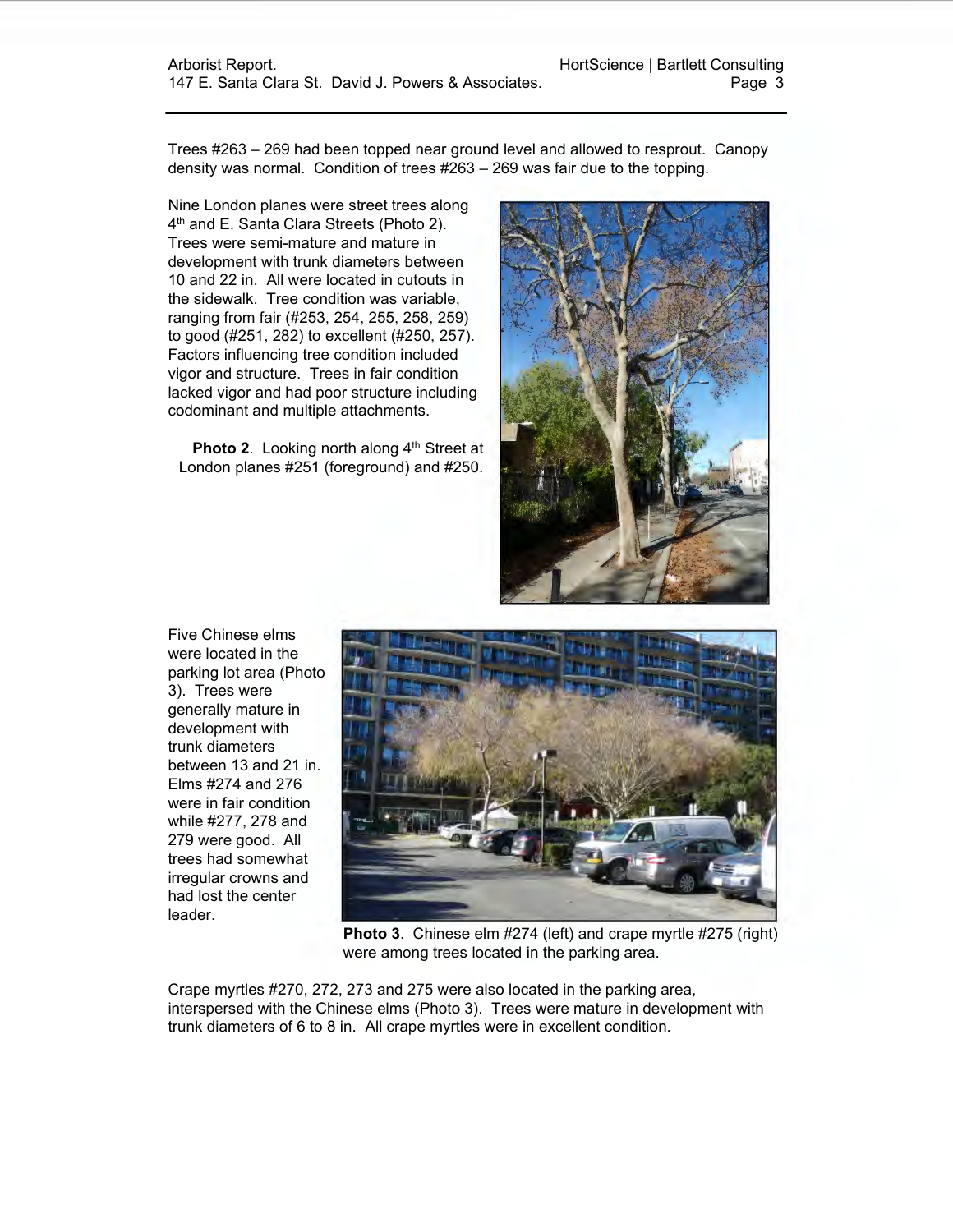No other species was represented by more than three trees. Included in this group were:

- Almonds #288 and 289 were small trees in fair condition. Neither tree was Ordinance site.
- Australian willow #284 was a multistem tree in poor condition (Photo 4). The stems arose at one point on the trunk and leaned away from one another. The tree had been topped one or more times resulting in poorly attached resprouts.

**Photo 4.** Looking north at Australian willow #284.

**White ironbark #285 was a large mature tree** with a trunk diameter of 22 in. (Photo 5). Tree condition was poor due largely to a history of reduction pruning.

**Photo 5.** Looking west at white ironbark #285.







 Glossy privet #290 was a mature tree with numerous stems that arose near ground level (Photo 6). Tree condition was fair.

**Photo 6**. Looking south at glossy privet #290.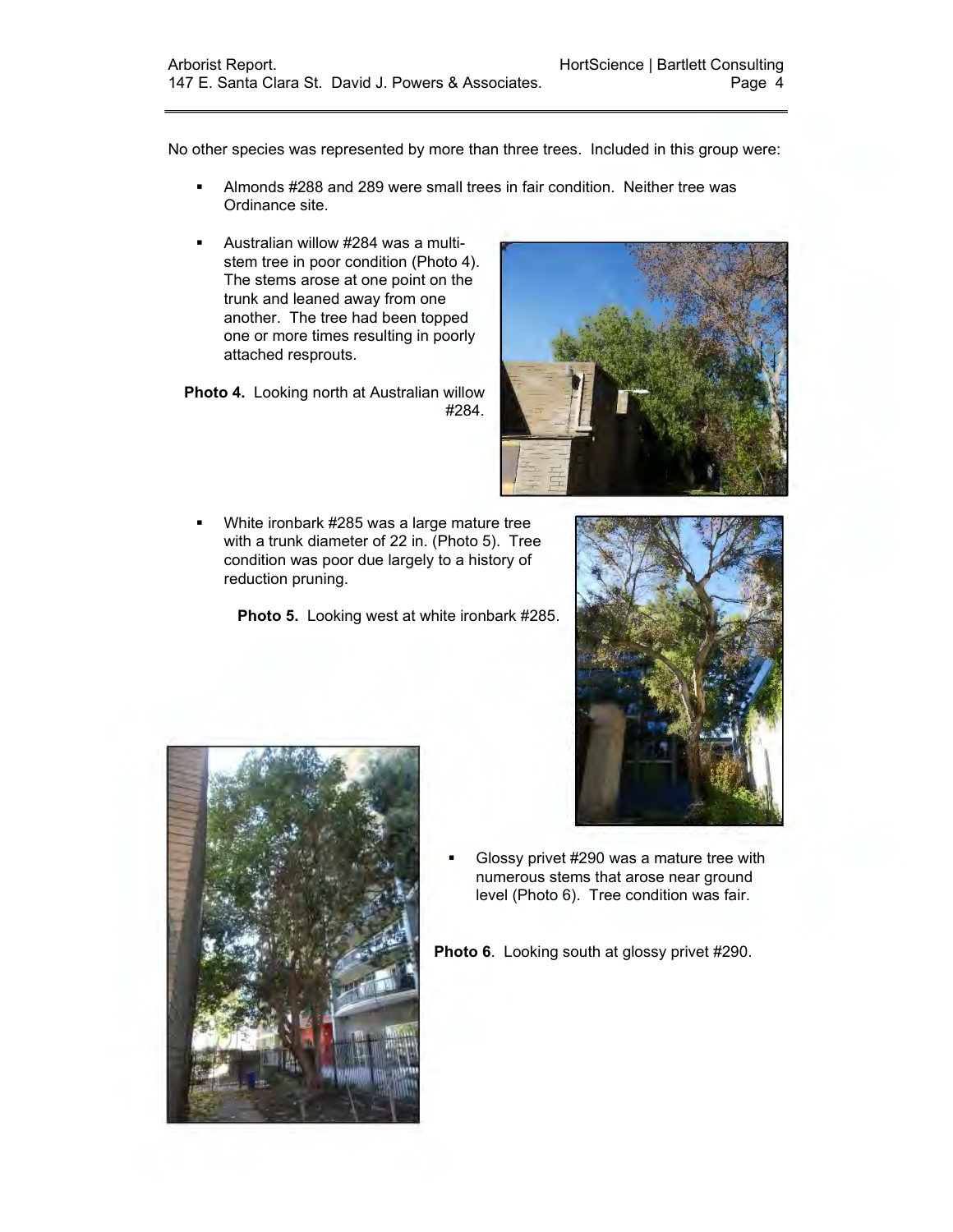- Mulberries #280, 281 and 283 were mature trees with trunk diameters of 9, 11 and 11 in. respectively. All were in fair condition having been topped annually and allowed to resprouted. No decay was observed in the topping points.
- **Plum #271 was a very small tree in fair condition.**
- Silk oaks #286 and 287 were small seedings of 2 and 3 in. Both were in excellent condition.
- Sweetgum #291 was10 in. and in good condition.
- Western sycamores #252 and 256 were street trees along 4<sup>th</sup> Street (Photo 7). Trunks diameters were 25 and 18 in. respectively. Tree #252 was in excellent condition while #256 was fair.

**Photo 7.** Looking west across 4<sup>th</sup> Street at western sycamore #252.

The City of San Jose defines Ordinance Sized Tree " *any live or dead woody perennial plant…having a main stem or trunk 38 inches or more in circumference (12 inches diameter) at a height measured 54 inches above natural grade slope"* (SJMC 13.32.20.I. Updated February 2018). Sixteen (16) of the 41 trees met this criterion. Ordinance Sized Trees are identified on the *Tree Assessment Form.*

The City of San Jose has also designated a number of Heritage Trees. No Heritage trees were present at this site.

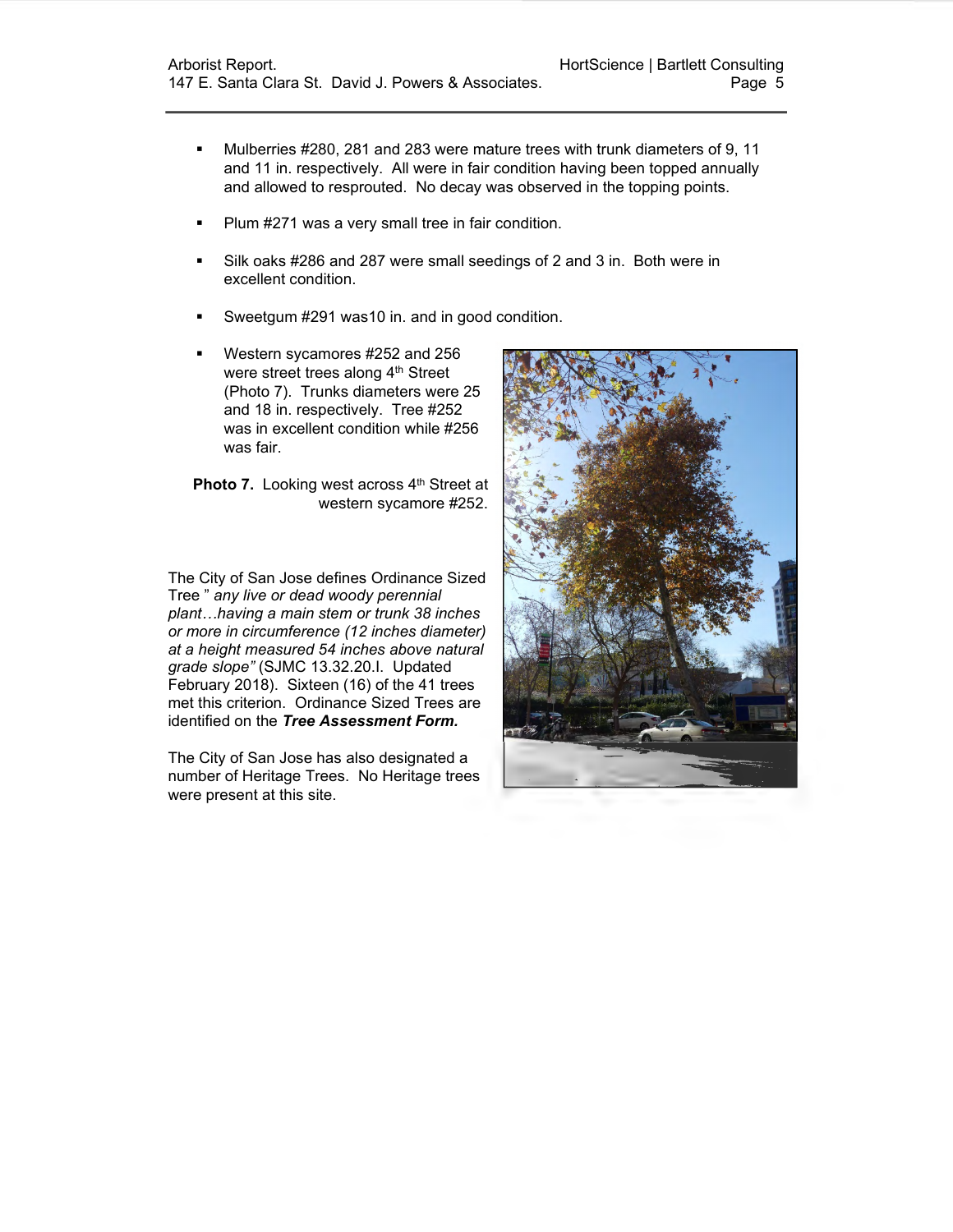### *Suitability for Preservation*

Trees that are preserved on development sites must be carefully selected to make sure that they may survive development impacts, adapt to a new environment and perform well in the landscape. Our goal is to identify trees that have the potential for long-term health, structural stability and longevity. Evaluation of suitability for preservation considers several factors:

#### **Tree health**

Healthy, vigorous trees are better able to tolerate impacts such as root injury, demolition of existing structures, changes in soil grade and moisture, and soil compaction than are non-vigorous trees.

#### **Structural integrity**

Trees with significant amounts of wood decay and other structural defects that cannot be corrected are likely to fail. Such trees should not be preserved in areas where damage to people or property is likely.

#### **Species response**

There is a wide variation in the response of individual species to construction impacts and changes in the environment. For example, London plane, crape myrtle was western sycamore are generally tolerant of construction impacts while Australian willow and white ironbark are intolerant.

#### **Tree age and longevity**

Old trees, while having significant emotional and aesthetic appeal, have limited physiological capacity to adjust to an altered environment. Young trees are better able to generate new tissue and respond to change.

#### **Species invasiveness**

Species which spread across a site and displace desired vegetation are not always appropriate for retention. This is particularly true when indigenous species are displaced. The California Invasive Plant Inventory Database [\(www.cal-ipc.org\)](http://www.cal-ipc.org/) lists species identified as being invasive. San Jose is part of the Central West Floristic Province. Glossy privet and plum are included on the invasive list.

Each tree was rated for suitability for preservation based upon its age, health, structural condition and ability to safely coexist within a development environment (Table 2).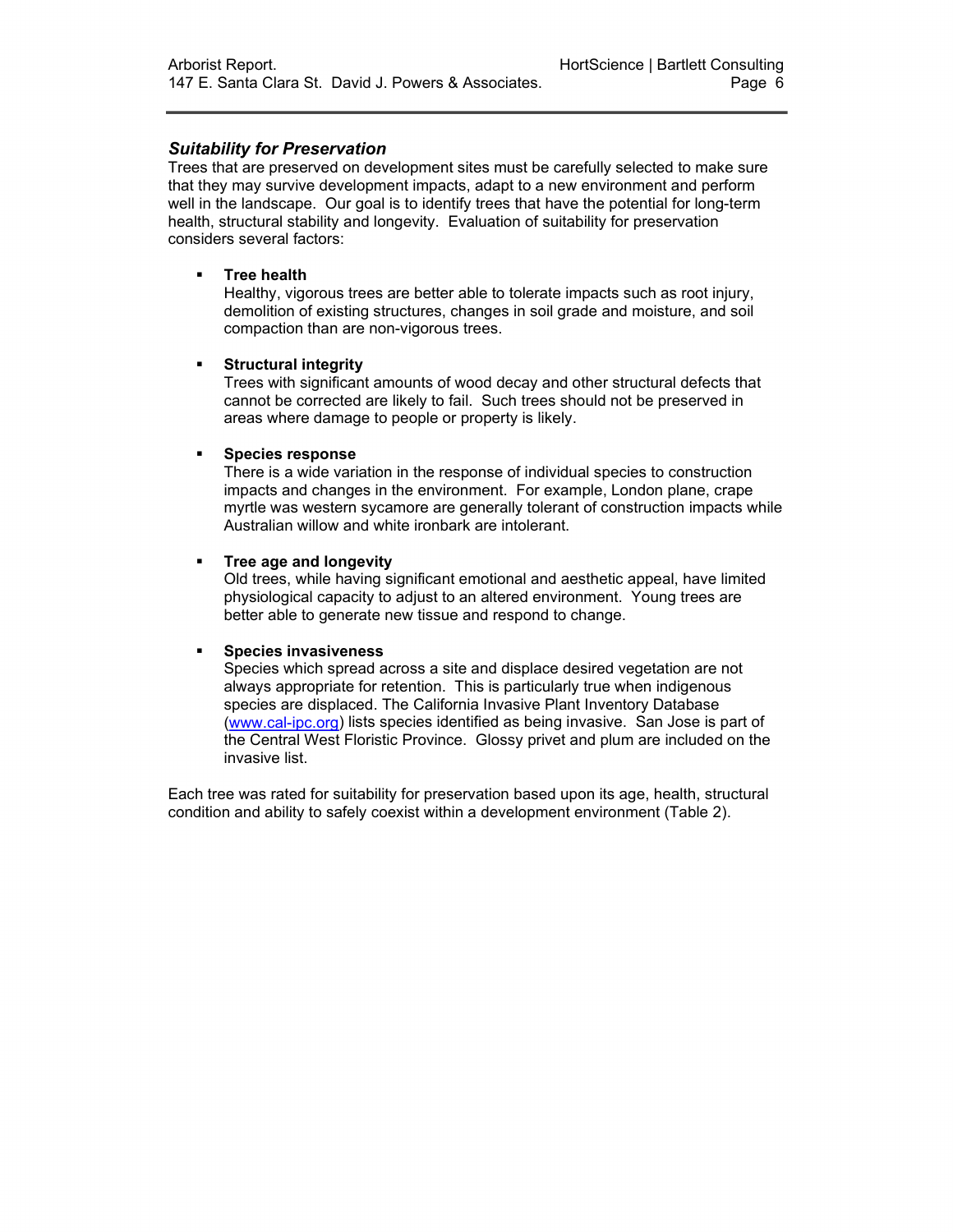#### **Table 2. Tree suitability for preservation. IconEcho Resi & Office Tower. 147 E. Santa Clara St. San Jose CA.**

| High            | Trees with good health and structural stability that have the potential<br>for longevity at the site. Nine (9) trees were rated as having good<br>suitability for preservation: crape myrtle #270, 272, 273, 275;<br>London plane #250, 257; silk oak #286, 287; and western sycamore<br>#252.                                                                                                                                                                                             |
|-----------------|--------------------------------------------------------------------------------------------------------------------------------------------------------------------------------------------------------------------------------------------------------------------------------------------------------------------------------------------------------------------------------------------------------------------------------------------------------------------------------------------|
| <b>Moderate</b> | Trees in fair health and/or possessing structural defects that may be<br>abated with treatment. Trees in this category require more intense<br>management and monitoring, and may have shorter life-spans than<br>those in the "high" category. Fourteen (14) trees were rated as<br>having moderate suitability for preservation: London plane #251,<br>253, 254, 258, 259, 282; Chinese elm #277, 278, 279; Italian cypress<br>#260, 261, 262; sweetgum #291; and western sycamore #256. |
| Low             | Trees in poor health or possessing significant defects in structure<br>that cannot be abated with treatment. These trees can be expected<br>to decline regardless of management. The species or individual tree<br>may possess either characteristics that are undesirable in landscape<br>settings or be unsuited for use areas. Nineteen (19) trees were rated<br>as having poor suitability for preservation including 7 Italian cypress,<br>3 mulberry, 2 almond, and 2 Chinese elm.   |

We consider trees with high suitability for preservation to be the best candidates for preservation. We do not normally recommend retention of trees with low suitability for preservation in areas where people or property will be present. Retention of trees with moderate suitability for preservation depends upon the intensity of proposed site changes.

#### *Evaluation of Impacts and Recommendations for Action*

Appropriate tree retention develops a practical match between the location and intensity of construction activities and the quality and health of trees. The **Tree Assessment** was the reference point for tree condition and quality. Potential impacts from the proposed project were assessed using the site, grading and utility plans prepared by Civil Engineering Associates, project engineer (dated March 2021). Tree locations and canopies were included on the Existing Conditions and Demolition Plan.

The proposed IconEcho Resi & Office Tower would completely redevelop the site. Existing structures would be demolished. The site will be regraded with excavation of a below-grade parking garage. Given the extents of redevelopment, there is no opportunity to retain any of the assessed trees. All 42 trees will be removed.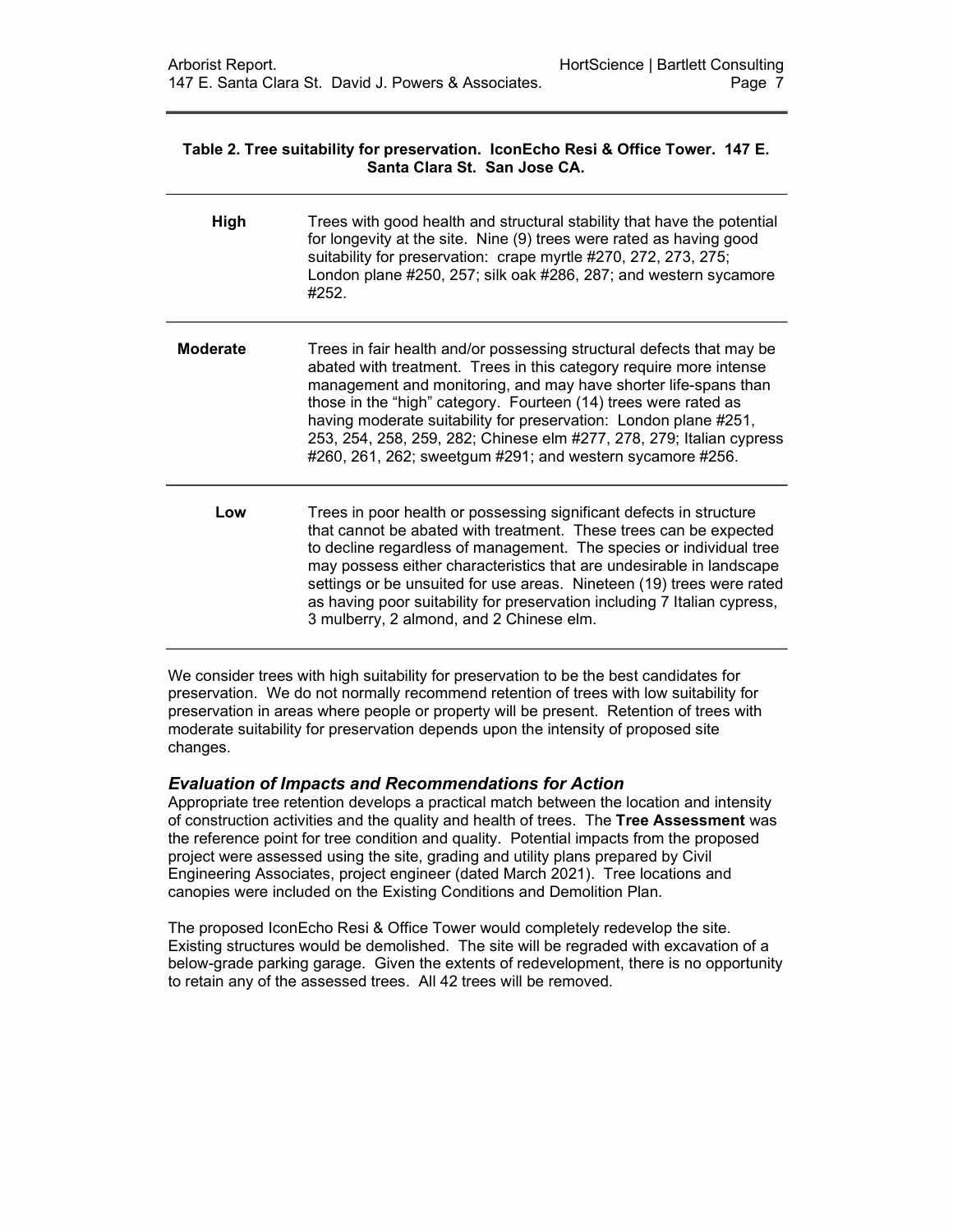### *Tree Mitigation*

The City of San Jose requires mitigation of trees removed on development sites. The species and exact number of trees to be planted on the site will be determined in consultation with the City Arborist and the Department of Planning, Building, and Code Enforcement. The City of San Jose mitigation requirements are:

|                                             |               | <b>Type of Tree to be Removed</b> |                |                                                        |  |  |  |
|---------------------------------------------|---------------|-----------------------------------|----------------|--------------------------------------------------------|--|--|--|
| <b>Diameter of Tree</b><br>to be Removed    | <b>Native</b> | <b>Non-Native</b>                 | <b>Orchard</b> | <b>Minimum Size of Each</b><br><b>Replacement Tree</b> |  |  |  |
| 12 inches or greater                        | 5:1           | 4:1                               | 3:1            | 24-inch box                                            |  |  |  |
| 6 to 12 inches                              | 3:1           | 2.1                               | none           | 24-inch box                                            |  |  |  |
| less than 6 inches                          | 1:1           | 1:1                               | none           | 24-inch box                                            |  |  |  |
| $x:x =$ tree replacement to tree loss ratio |               |                                   |                |                                                        |  |  |  |

**Note:** Trees greater than 12 inches diameter shall not be removed unless a Tree Removal Permit, or equivalent, has been approved for the removal of such trees.

Where trees have more than one trunk, the diameters of individual trunks are added together to establish the diameter class for mitigation purposes.

### **Table 3. Tree mitigation. IconEcho Resi & Office Tower. 147 E. Santa Clara St. San Jose CA.**

| Diameter of tree to<br>be removed |               | Number of Trees to be Removed | <b>Replacement Tree</b><br>Req'd |                |
|-----------------------------------|---------------|-------------------------------|----------------------------------|----------------|
|                                   | <b>Native</b> | <b>Non-Native</b>             | <b>Orchard</b>                   | <b>24" Box</b> |
| 12 inches or greater              | 2             | 14                            |                                  | 66             |
| 6 to 12 inches                    |               | 19                            |                                  | 38             |
| less than 6 inches                |               | 5                             |                                  |                |
| <b>Total</b>                      | 2             | 38                            |                                  | 109            |

The mitigation requirements for removal of all 42 trees would be 109 24 in. box trees (Table 3).

### **Alternative Mitigation Measures**

In the event the project site does not have sufficient area to accommodate the required tree mitigation, one or more of the following measures may be implemented, to the satisfaction of the City's Environmental Principal Planner, at the development permit stage:

- The size of a 15-gallon replacement tree can be increased to 24-inch box and count as two replacement trees.
- An alternative site(s) will be identified for additional tree planting. Alternative sites may include local parks or schools or installation of trees on adjacent properties for screening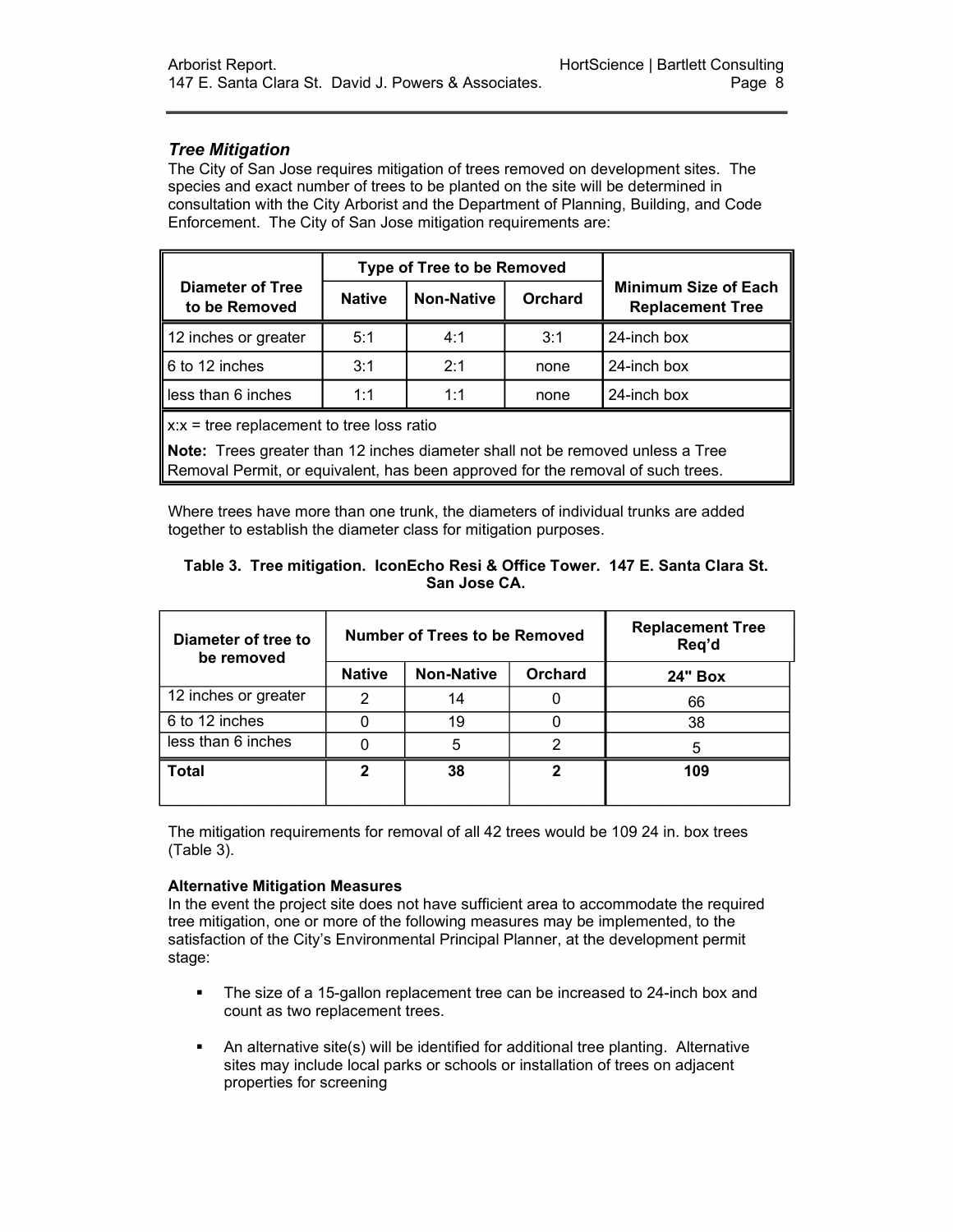A donation of \$755 per mitigation tree to Our City Forest or San Jose Beautiful for in-lieu off-site tree planting in the community. These funds will be used for tree planting and maintenance of planted trees for approximately three years. A donation receipt for off-site tree planting will be provided to the Planning Project Manager prior to issuance of a development permit.

#### *Summary*

Forty-two (42) trees were assessed at several parcels near 147 E. Santa Clara St. Thirteen (13) species were present. The most frequently occurring species were Italian cypress (10 trees) and London plane (9). Tree condition was variable with 22 trees in fair condition, 10 in good condition and eight in excellent. Sixteen (16) of the 42 trees met the City of San Jose's criteria as ordinance size.

Proposed project plans for the IconEcho Resi & Office Tower were reviewed. All 42 trees will be removed. The estimated mitigation requirement is 109 24 in. box trees.

### **HortScience | Bartlett Consulting**

 $\mathcal{U} \circ \mathcal{U}$ 

James R. Clark, Ph.D. Certified Arborist WE-0846A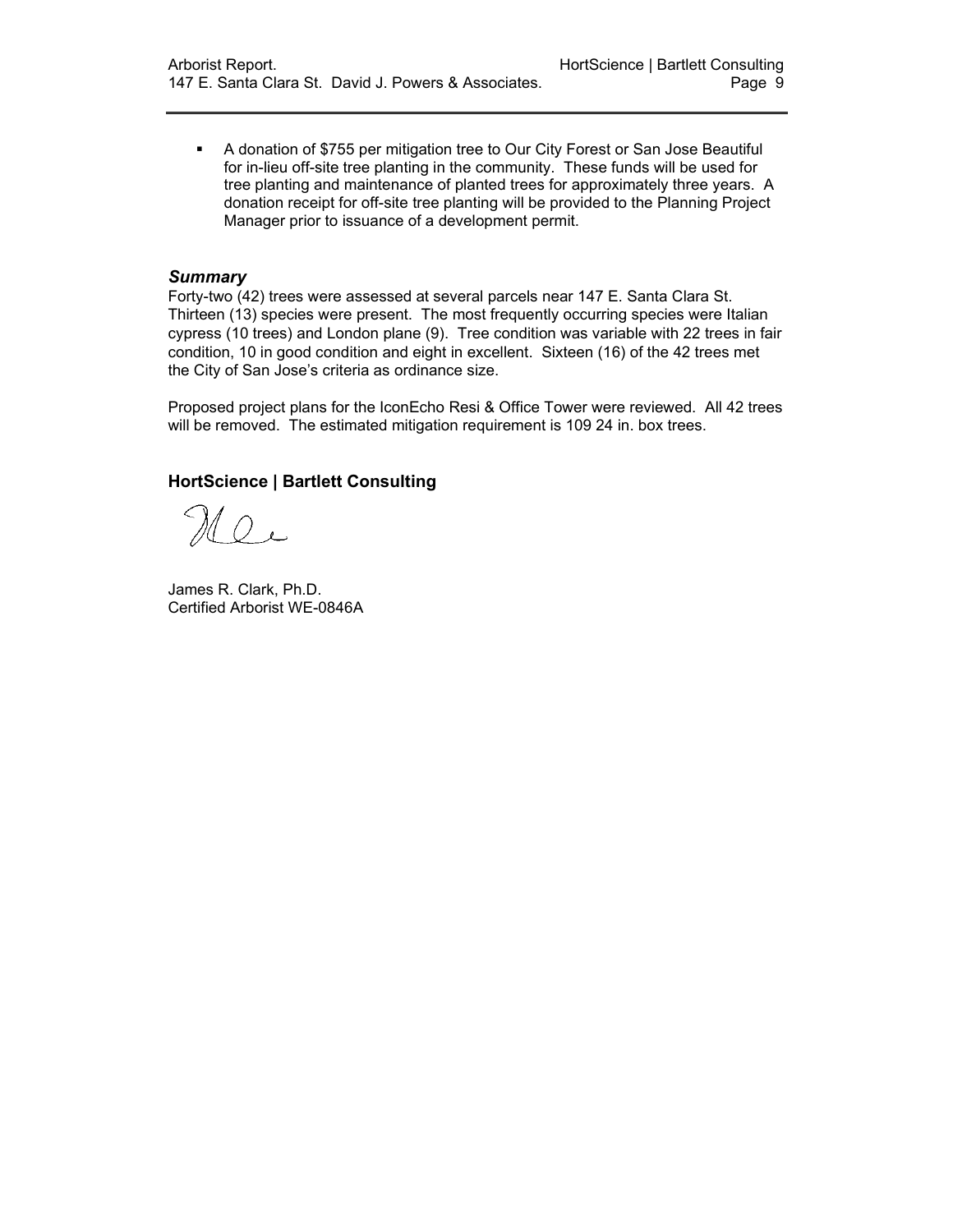# **Attachments**

*Tree Assessment Form*

*Tree Inventory Plan*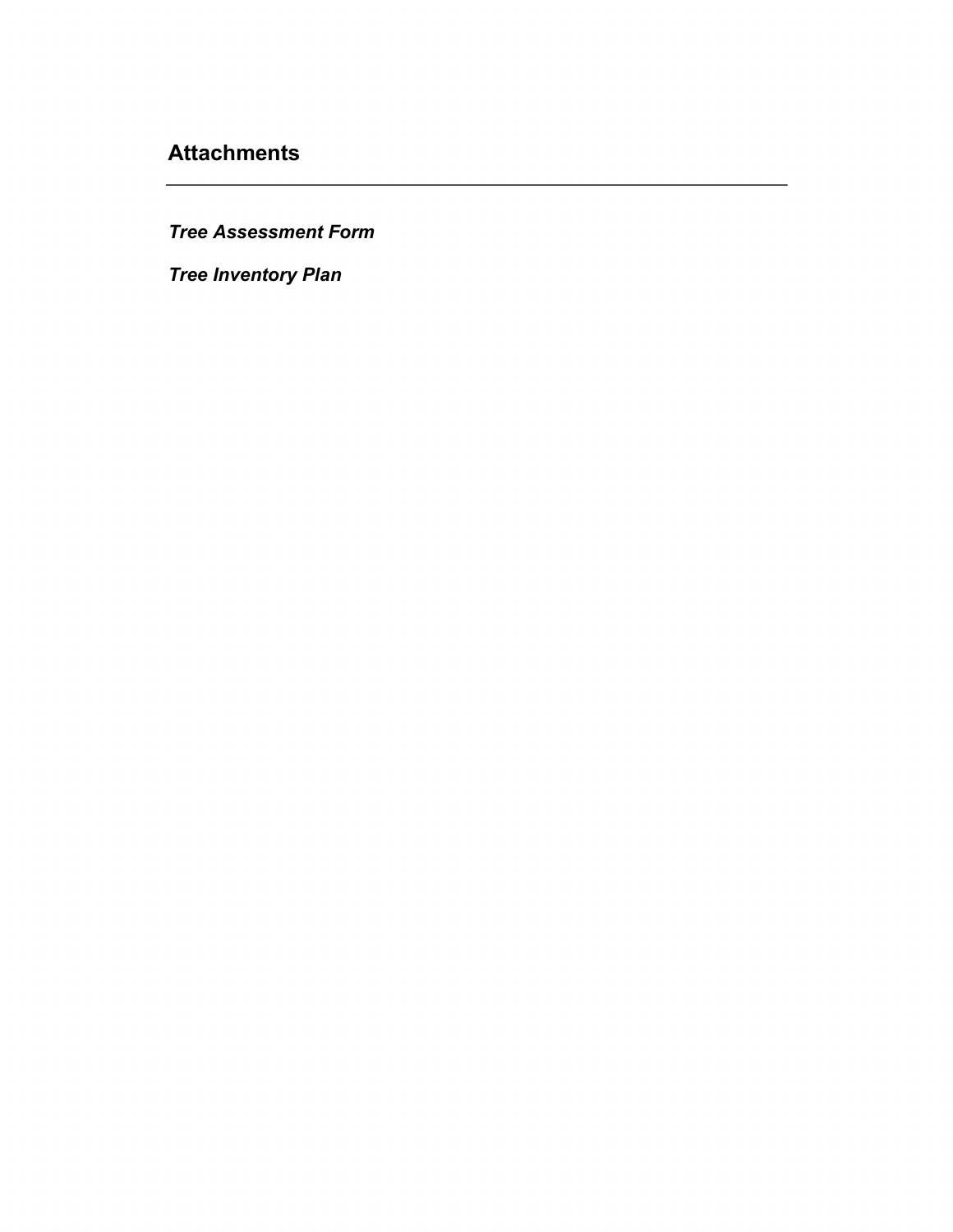# **Tree Assessment**

**147 E. Santa Clara Street** San Jose CADecember 2020



| No. | TREE SPECIES     | <b>TRUNK</b><br><b>DIAMETER</b><br>(in.) | <b>ORDINANCE CONDITION</b><br>SIZE? | $(0=dead)$<br>$(5=excell.)$ | <b>SUITABILITY</b><br>for<br><b>PRESERVATION</b> | <b>COMMENTS</b>                                                                                  |
|-----|------------------|------------------------------------------|-------------------------------------|-----------------------------|--------------------------------------------------|--------------------------------------------------------------------------------------------------|
| 250 | London plane     | 22                                       | Yes                                 | 5                           | High                                             | Street tree in pavement cutout; minor displacement;<br>high crown; nice tree.                    |
| 251 | London plane     | 15                                       | Yes                                 | 4                           | Moderate                                         | Street tree in pavement cutout; minor displacement;<br>codominant trunks @ 9'; lacks vigor.      |
| 252 | Western sycamore | 25                                       | Yes                                 | 5                           | High                                             | Street tree in pavement cutout; some displacement;<br>corrected lean S.; nice tree.              |
| 253 | London plane     | 10                                       | No                                  | 3                           | Moderate                                         | Street tree in pavement cutout; 2 sets of codominant<br>attachments; high crown; lacks vigor.    |
| 254 | London plane     | 10                                       | No                                  | 3                           | Moderate                                         | Street tree in pavement cutout; multiple attachments @<br>14'; lacks vigor.                      |
| 255 | London plane     | 7                                        | No                                  | 3                           | Low                                              | Street tree in pavement cutout; lost central leader; lacks<br>vigor.                             |
| 256 | Western sycamore | 18                                       | Yes                                 | 3                           | Moderate                                         | Street tree in pavement cutout; leaning & one-sided to<br>S.; lost central leader.               |
| 257 | London plane     | 19                                       | Yes                                 | 5                           | High                                             | Street tree in pavement cutout; nice tree.                                                       |
| 258 | London plane     | 16                                       | Yes                                 | 3                           | Moderate                                         | Street tree in pavement cutout; multiple attachments @<br>7' & 12'; lost central leader.         |
| 259 | London plane     | 18                                       | Yes                                 | 3                           | Moderate                                         | Street tree in pavement cutout; multiple attachments @<br>6'; low branched; lost central leader. |
| 260 | Italian cypress  | 5                                        | No                                  | 4                           | Moderate                                         | 6' wide planter; typical form & structure; one-sided to E.                                       |
| 261 | Italian cypress  | 6                                        | No                                  | 4                           | Moderate                                         | 6' wide planter; typical form & structure; one-sided to E.                                       |
| 262 | Italian cypress  | 6                                        | No                                  | 4                           | Moderate                                         | 6' wide planter; typical form & structure; one-sided to E.                                       |
| 263 | Italian cypress  |                                          | No                                  | 3                           | Low                                              | 3' wide planter; typical form & structure; topped @ 4'.                                          |
| 264 | Italian cypress  | 5                                        | No                                  | 3                           | Low                                              | 3' wide planter; typical form & structure; topped @ 4'.                                          |
| 265 | Italian cypress  | 5                                        | No                                  | 3                           | Low                                              | 3' wide planter; typical form & structure; topped @ 4'.                                          |
| 266 | Italian cypress  | 8                                        | No                                  | 3                           | Low                                              | 3' wide planter; typical form & structure; topped @ 1'.                                          |
| 267 | Italian cypress  | 8                                        | No                                  | 3                           | Low                                              | 3' wide planter; typical form & structure; topped @ 1'.                                          |
| 268 | Italian cypress  | 8                                        | No                                  | 3                           | Low                                              | 3' wide planter; typical form & structure; topped @ 1'.                                          |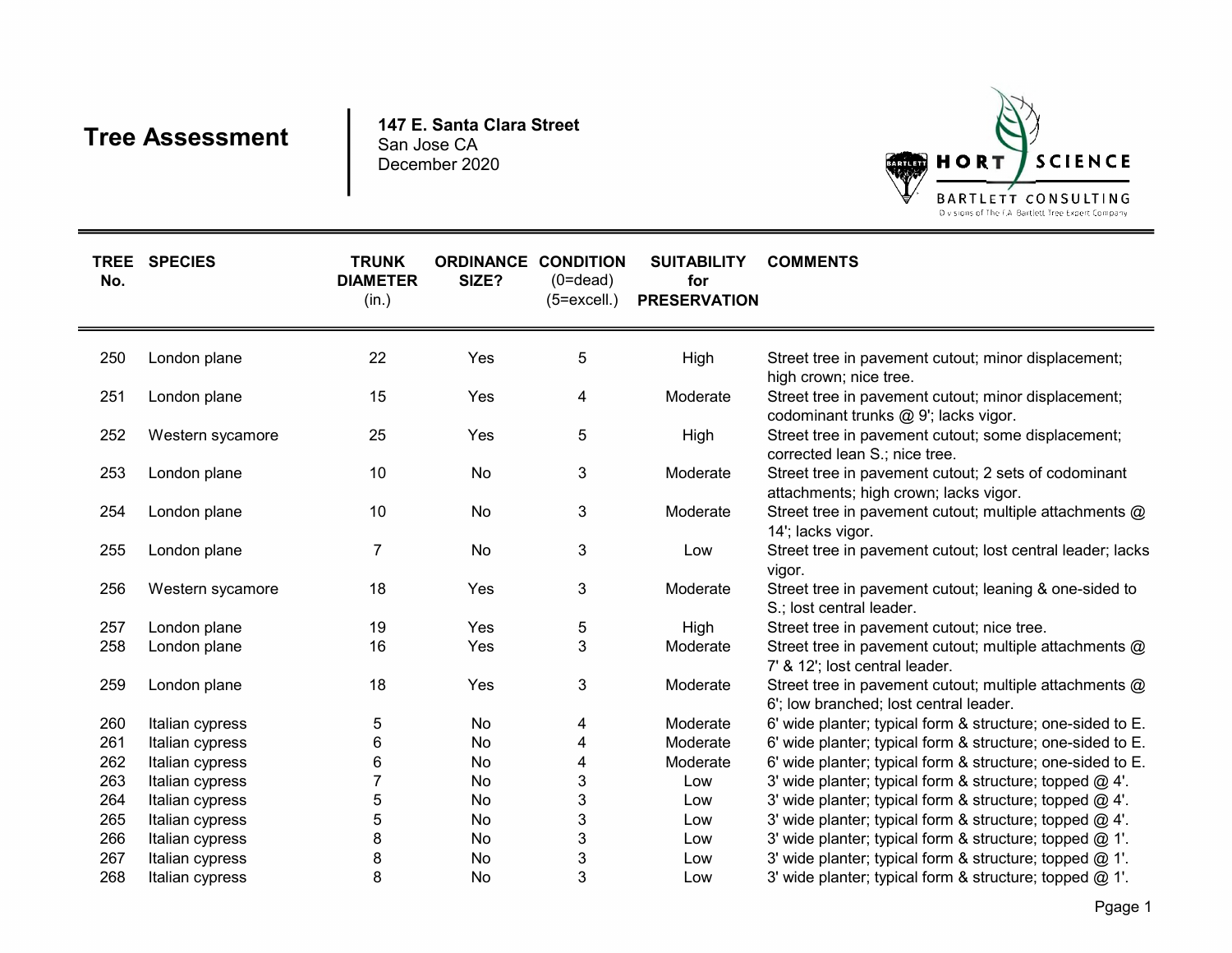# **Tree Assessment**

**147 E. Santa Clara Street** San Jose CADecember 2020



| TREE<br>No. | <b>SPECIES</b>    | <b>TRUNK</b><br><b>DIAMETER</b><br>(in.) | <b>ORDINANCE CONDITION</b><br>SIZE? | $(0=$ dead $)$<br>$(5=excell.)$ | <b>SUITABILITY</b><br>for<br><b>PRESERVATION</b> | <b>COMMENTS</b>                                                                                                     |
|-------------|-------------------|------------------------------------------|-------------------------------------|---------------------------------|--------------------------------------------------|---------------------------------------------------------------------------------------------------------------------|
| 269         | Italian cypress   | 8                                        | No                                  | 3                               | Low                                              | 3' wide planter; typical form & structure; topped @ 1'.                                                             |
| 270         | Crape myrtle      | 6                                        | No                                  | 5                               | High                                             | Good tree.                                                                                                          |
| 271         | Plum              | 6                                        | No                                  | 3                               | Low                                              | Multiple attachments $@$ 1'.                                                                                        |
| 272         | Crape myrtle      | 6                                        | No                                  | 5                               | High                                             | Good tree.                                                                                                          |
| 273         | Crape myrtle      |                                          | No                                  | 5                               | High                                             | Good tree.                                                                                                          |
| 274         | Chinese elm       | 12                                       | Yes                                 | 3                               | Low                                              | Flat-topped; rangy form.                                                                                            |
| 275         | Crape myrtle      | 8                                        | No                                  | 5                               | High                                             | Good tree.                                                                                                          |
| 276         | Chinese elm       | 13                                       | Yes                                 | 3                               | Low                                              | Leaning & one-sided to SW.; codominant trunks @ 8'.                                                                 |
| 277         | Chinese elm       | 15                                       | Yes                                 | 4                               | Moderate                                         | Flat-topped; wide crown.                                                                                            |
| 278         | Chinese elm       | 18                                       | Yes                                 |                                 | Moderate                                         | Large rangy crown; codominant trunks @ 7'.                                                                          |
| 279         | Chinese elm       | 21                                       | Yes                                 | 4                               | Moderate                                         | Parking lot; pavement cutout; codominant trunks @ 6' &<br>10'; heavy lateral limb to S.; oval trunk; surface roots. |
| 280         | Mulberry          | 9                                        | No                                  | 3                               | Low                                              | Topped @ 10'; partly suppressed.                                                                                    |
| 281         | Mulberry          | 11                                       | No                                  | 3                               | Low                                              | Topped @ 14'.                                                                                                       |
| 282         | London plane      | 17                                       | Yes                                 | 4                               | Moderate                                         | Multiple attachments @ 8'; round crown.                                                                             |
| 283         | Mulberry          | 11                                       | No                                  | 3                               | Low                                              | Topped @ 10'; multiple attachments @ 6'.                                                                            |
| 284         | Australian willow | 16, 11, 10, 10                           | Yes                                 | $\overline{c}$                  | Low                                              | Multiple attachments @ 3'; lean apart; prev. topped.                                                                |
| 285         | White ironbark    | 22                                       | Yes                                 | $\overline{2}$                  | Low                                              | Poor form & structure.                                                                                              |
| 286         | Silk oak          | 3                                        | No                                  | 5                               | High                                             | 18" planting space; good tree.                                                                                      |
| 287         | Silk oak          | $\overline{2}$                           | No                                  | 4                               | High                                             | 18" planting space; good tree.                                                                                      |
| 288         | Almond            | 1,1                                      | No                                  | 3                               | Low                                              | Codominant trunks @ base.                                                                                           |
| 289         | Almond            | 2, 2, 1                                  | No                                  | 3                               | Low                                              | Multiple attachments @ 2'.                                                                                          |
| 290         | Glossy privet     | 12, 12, 10, 8, 6                         | Yes                                 | 3                               | Low                                              | Multiple attachments @ 1'; topped; upright; high crown.                                                             |
| 291         | Sweetgum          | 10                                       | No                                  | 4                               | Moderate                                         | Typical form & structure; large surface roots.                                                                      |